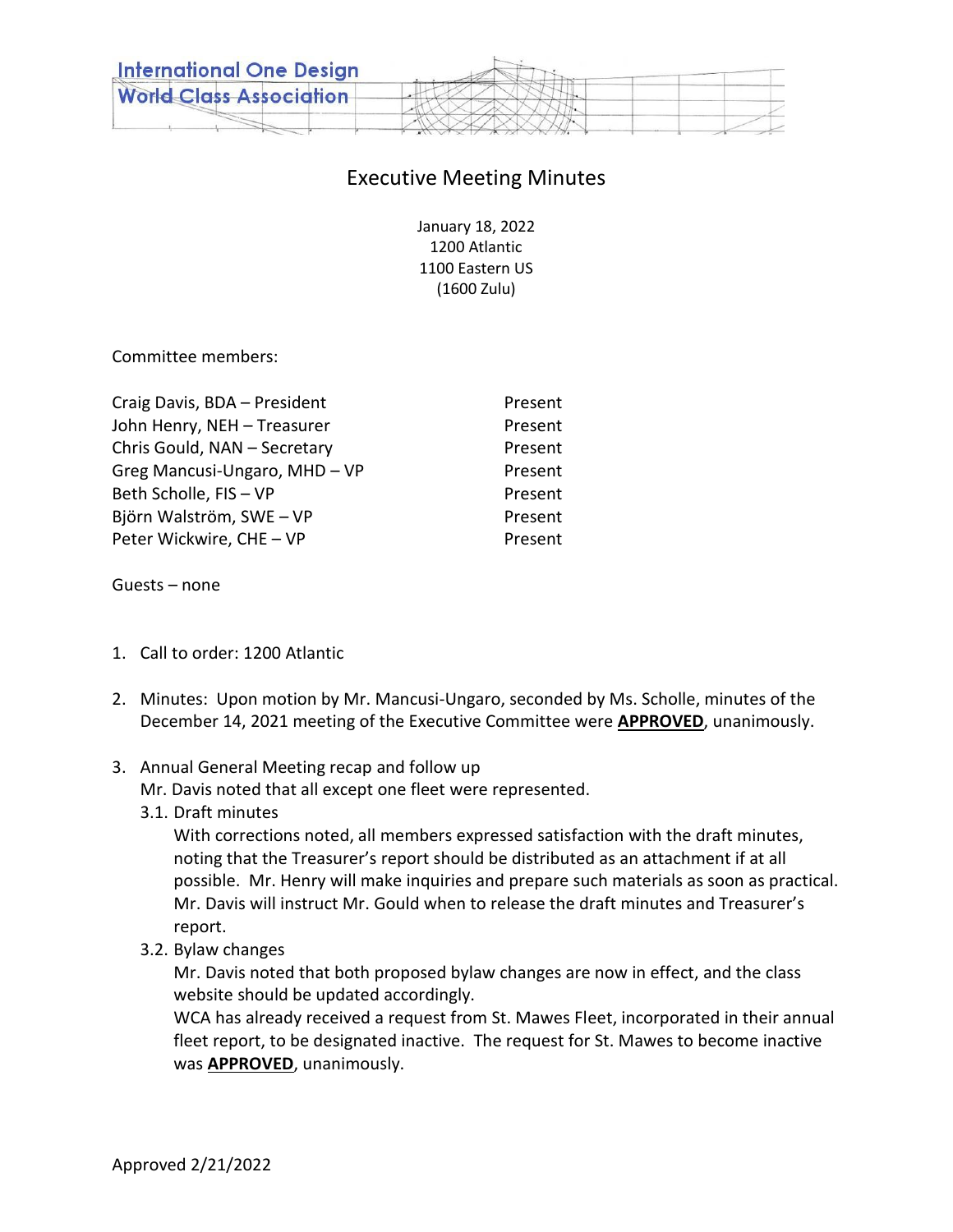

## 3.3. Office of Executive Vice President

Mr. Davis noted that the slate presented by the Nominating Committee did not include a candidate for the office of Executive Vice President. He said there is precedent for the EC naming the EVP. Mr. Gould suggested turning the question back to the Nominating Committee (leaving the position vacant, and filling it at the next AGM). Mr. Mancusi-Ungaro indicated interest in assuming the role. Other members expressed ambivalence to filling the position, with the result that no action was taken, and Mr. Davis will communicate that outcome to the Nominating Committee.

## 3.4. Insurance, Form of Organization, 2022 North Americans

Mr. Davis noted the importance of both completing the process of changing the form of organization, and obtaining insurance. He had spoken with Steve Madeira to determine next steps. Mr. Henry likewise had spoken with Mr. Madeira and outlined his understanding of status. Mr. Henry also described a relationship with an insurance broker in Maine who has been a good resource for NEH fleet, noting too that the Chubb/Gowrie quote appears reasonable.

Mr. Wickwire reported that in a meeting last week, the Chester Fleet voted to set a deadline of January 31 to have insurance in place; otherwise they will withdraw as host for the 2022 NA's.

It was agreed that Mr. Davis and Mr. Henry will contact Mr. Madeira to determine status and next steps, with the goal of reconciling open issues and to have insurance in place by January 31.

3.5. Website / Communications

Mr. Davis acknowledged the importance of finding a Communications Director. To this end he approached Rick Thompson (a voice of that view), who declined the position. Mr. Davis also recognizes that the website may be a vehicle for communications, but the heart of the matter is content – articles, photos, information.

Mr. Davis intends to implement a quarterly conference call with Fleet Captains, which will be open to anyone who wants to attend.

Mr. Davis indicated he will help Mr. Gould work on the website, though his time and inclination to do so may be limited. (Mr. Gould separately has asked Mr. Davis to clarify plan and expectations in this matter).

## 3.6. Technical Committee

Mr. Davis said that he has asked Mr. Wickwire to chair the Technical Committee, and that Mr. Wickwire has agreed to do so. Mr. Wickwire said he aims for a committee of four, of whom he would be the only EC member. One should be a builder, and to that end Mr. Wickwire has recruited Lars Berntsson, who in turn has agreed to serve. Upon motion by Mr. Gould, seconded by Mr. Henry, Mr. Wickwire (as chair) and Mr. Berntsson are **APPROVED**, unanimously.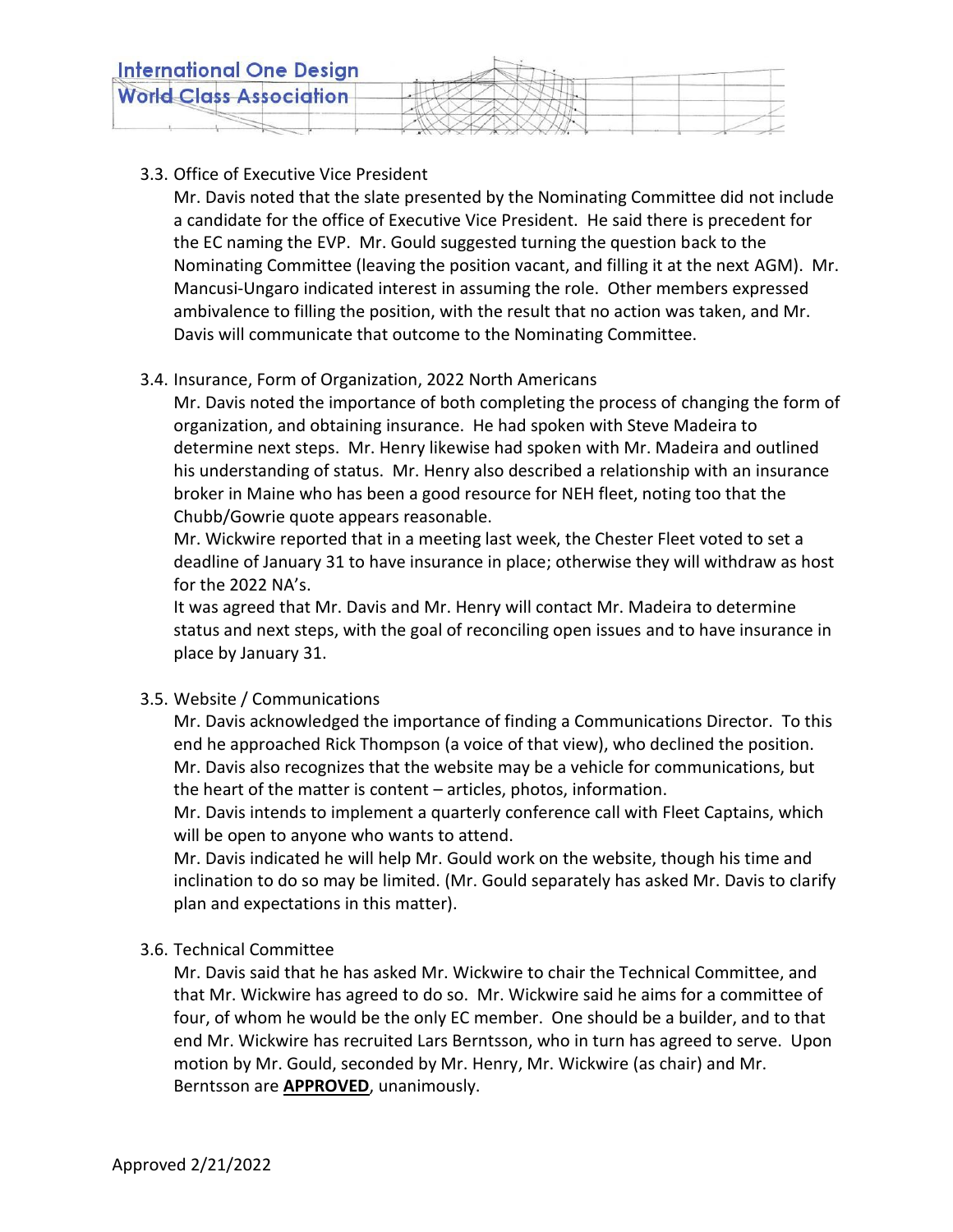

## 3.7. Other Committees; Championship Regulations

Mr. Davis noted that other committees are allowed, and some are listed on the website. He suggested that as time permits in future meetings, such committees be considered for reinstatement or removal from appearing on the website.

Mr. Davis raised the question whether review of Championship Regulations warrants a special committee. For now, he noted as a priority continuing review of standards for fleet Qualifiers. Mr. Mancusi-Ungaro volunteered to lead an *ad hoc* subcommittee for that purpose. Mr. Davis invited him to nominate members of such a committee for approval by the EC. Discussion followed regarding composition and purpose of the committee. Mr. Wickwire emphasized that all fleets must have involvement and opportunity for input. High standards of competition are most important. Ms. Scholle expressed her desire to contribute. Mr. Davis said that the committee's focus should not be limited to the specific proposals presented at the AGM; however, the scope will be limited strictly to the definition of "qualifying series". The subcommittee's assignment will be to bring recommendation to the EC.

## 4. 2022 Class Championship (Worlds)

At Mr. Davis's request Mr. Gould reviewed the status of invitations. Sixteen teams will participate. Eleven invitations have been issued formally – one to the defender and one each to the ten Fleets that completed Qualifiers. Up to five "second" invitations will be issued to Fleets (in order: NEH, SWE, MHD, FIS, NTK) depending only on whether the EC issues "special" invitations.

Mr. Davis asked if any special invitations are recommended. Mr. Mancusi-Ungaro recommended a special invitation be extended to the San Francisco Bay Fleet, noting it has been a fleet for many years. Mr. Davis related a discussion with Paul Zupan, reporting that the situation in San Francisco looks bleak. Mr. Walström asked whether San Francisco really wants to have a fleet.

Mr. Davis went on to say that the Manhattan Fleet also is struggling. Mr. Gould noted that Manhattan Fleet Captain Michael Fortenbaugh has expressed interest in purchase or charter of one or more boats, although skippers and crews are not identified.

Mr. Manucusi-Ungaro's recommendation for an invitation to San Francisco was not seconded. There being no other recommendations for special invitations, Mr. Gould stated he will proceed to make all of the five "second" fleet invitations final, immediately.

5. Next Meeting(s): February 21, 2022 (subject to Mr. Wickwire confirming). Proposed schedule for future meetings: Third Monday of each month, same time 1100 ET (Noon Atlantic; 1600 Zulu)

#### 6. Adjourned 1200 ET